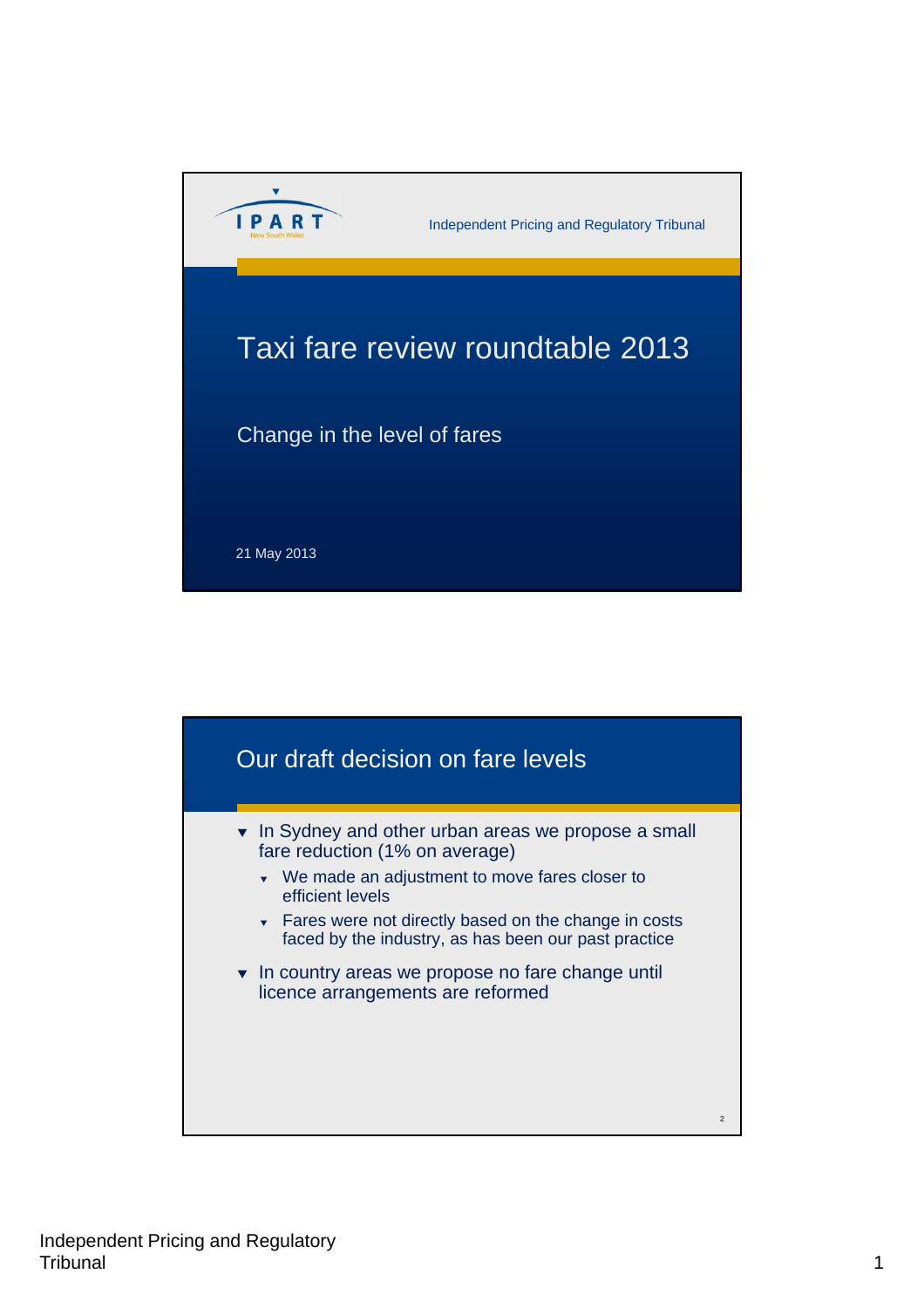

- **v** Over time, fares have become relatively expensive:
	- $\overline{\phantom{a}}$  They have risen faster than CPI and WPI
	- They are the main reason people don't catch taxis
- **v** Drivers and operators claim that their incomes are not rising as fast as fares and that taxi utilisation is falling
- $\bullet$  Current fares are above the efficient level licence lease costs have risen with fares and currently cost around 20% of fare revenue
- ▼ For Sydney, we can now consider licence numbers and fares together and take into account the interaction between them

3

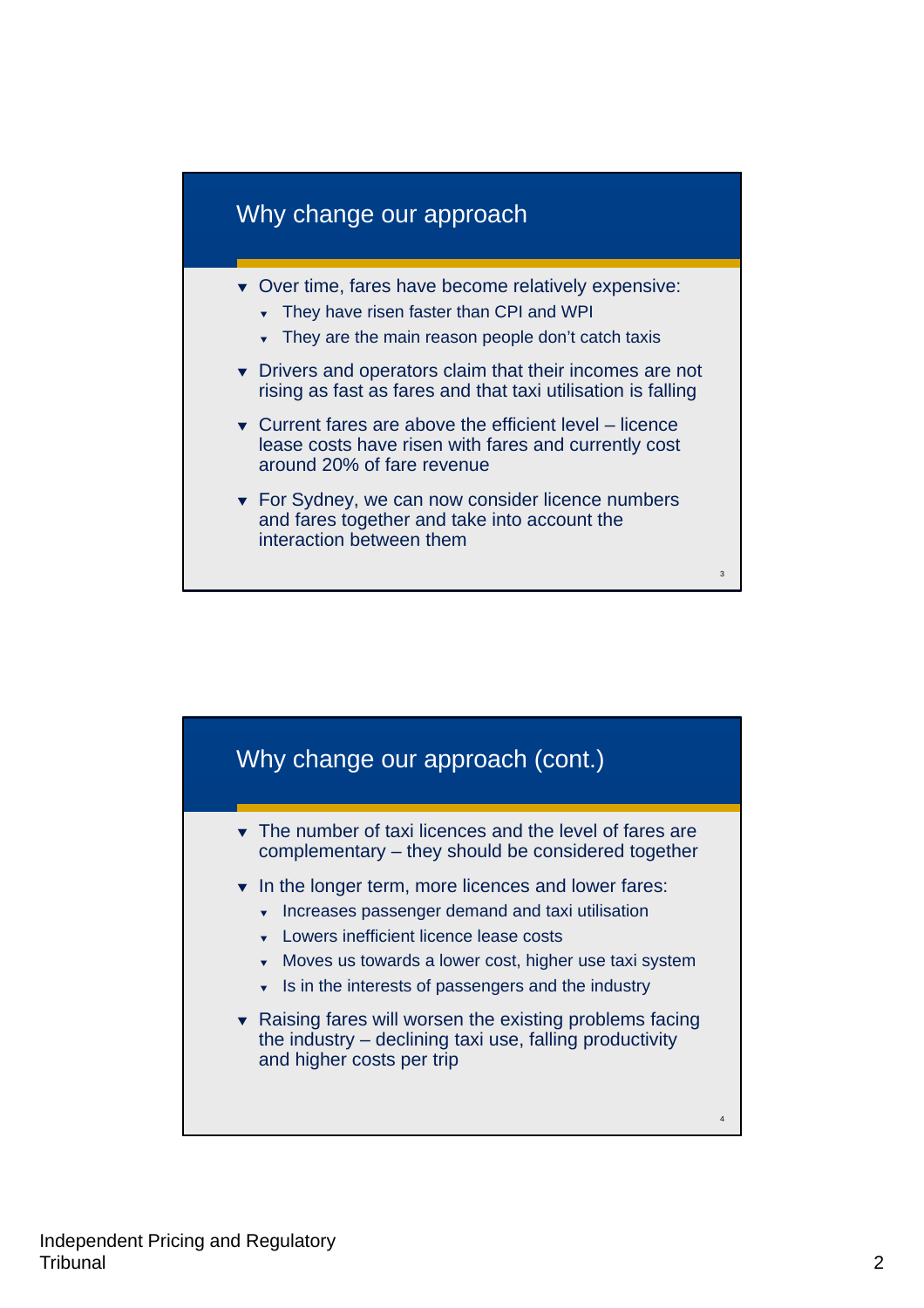# Why a 1% reduction in urban areas

- ▼ We used our taxi industry model to compare the outcomes we expect from different fares in terms of:
	- **K** Affordability and waiting times for passengers
	- $\overline{\phantom{a}}$  Taxi use number of trips, taxi occupancy rates
	- **v** Licence costs (which is also income for licence owners)
- The outcomes depend on both the level and structure of fares.
- There are trade-offs between the outcomes. We think our draft recommendations provide the best balance:
	- 6% lower waiting times and licence lease costs
	- 4% improvement in taxi occupancy and 6% more trips

5

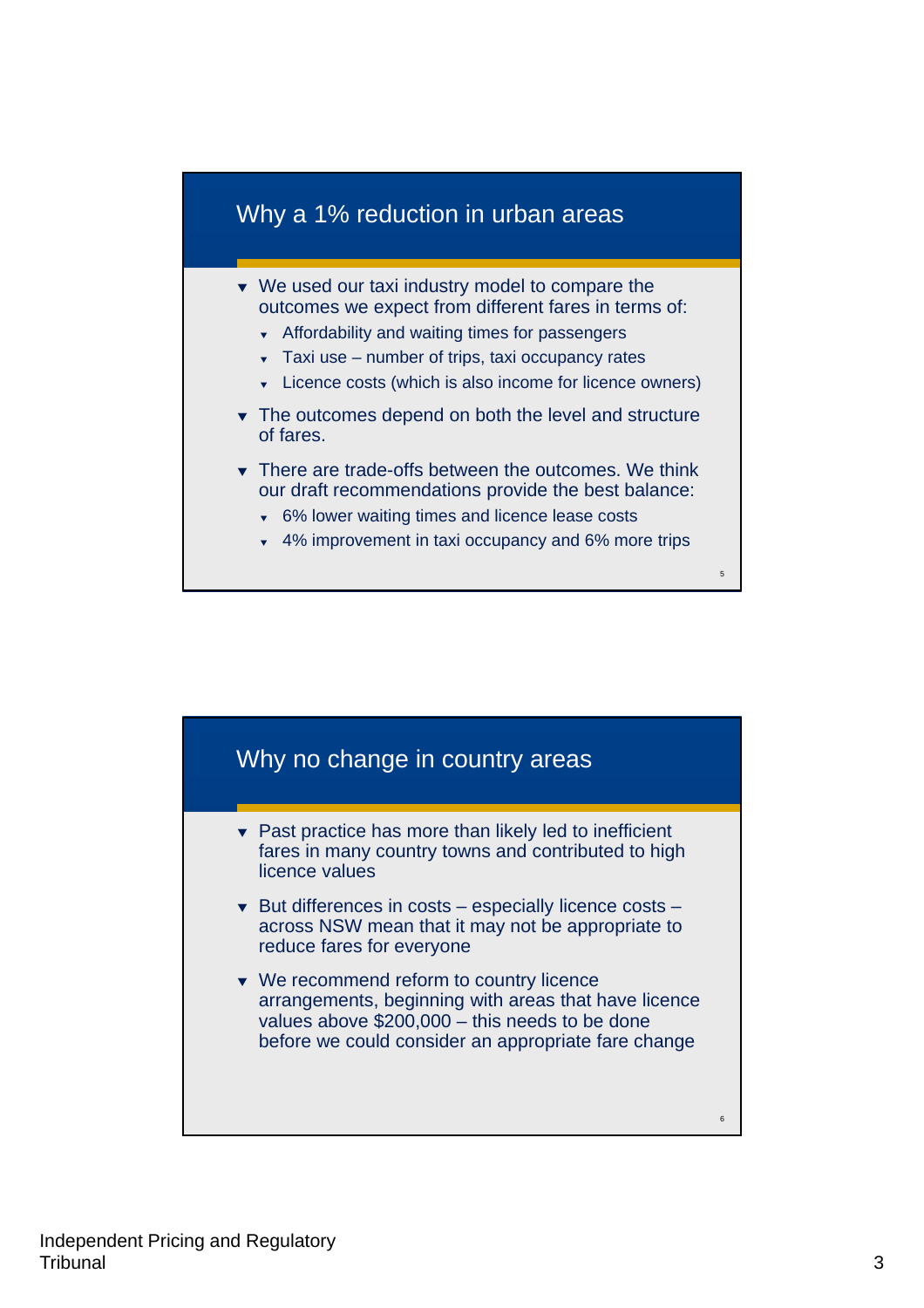#### Impact on drivers

- $\blacktriangleright$  Revenue and costs per taxi will change this will be different for each shift. We expect:
	- Net revenue for drivers to change by less than \$1 for most shifts but to fall on weeknight shifts (by \$10-\$15)
	- Up to 230 new taxis on the road on busy nights, and around 40 fewer taxis for quieter shifts
- ▼ We don't expect our proposal to reduce driver income. Instead, we expect drivers to reduce the amount they are willing to 'pay-in' to an operator to take the taxi for shifts where fare revenue is lower
- $\overline{\phantom{a}}$  The transition to this may take time as drivers adjust their expectations about how much revenue can be earned in any given shift

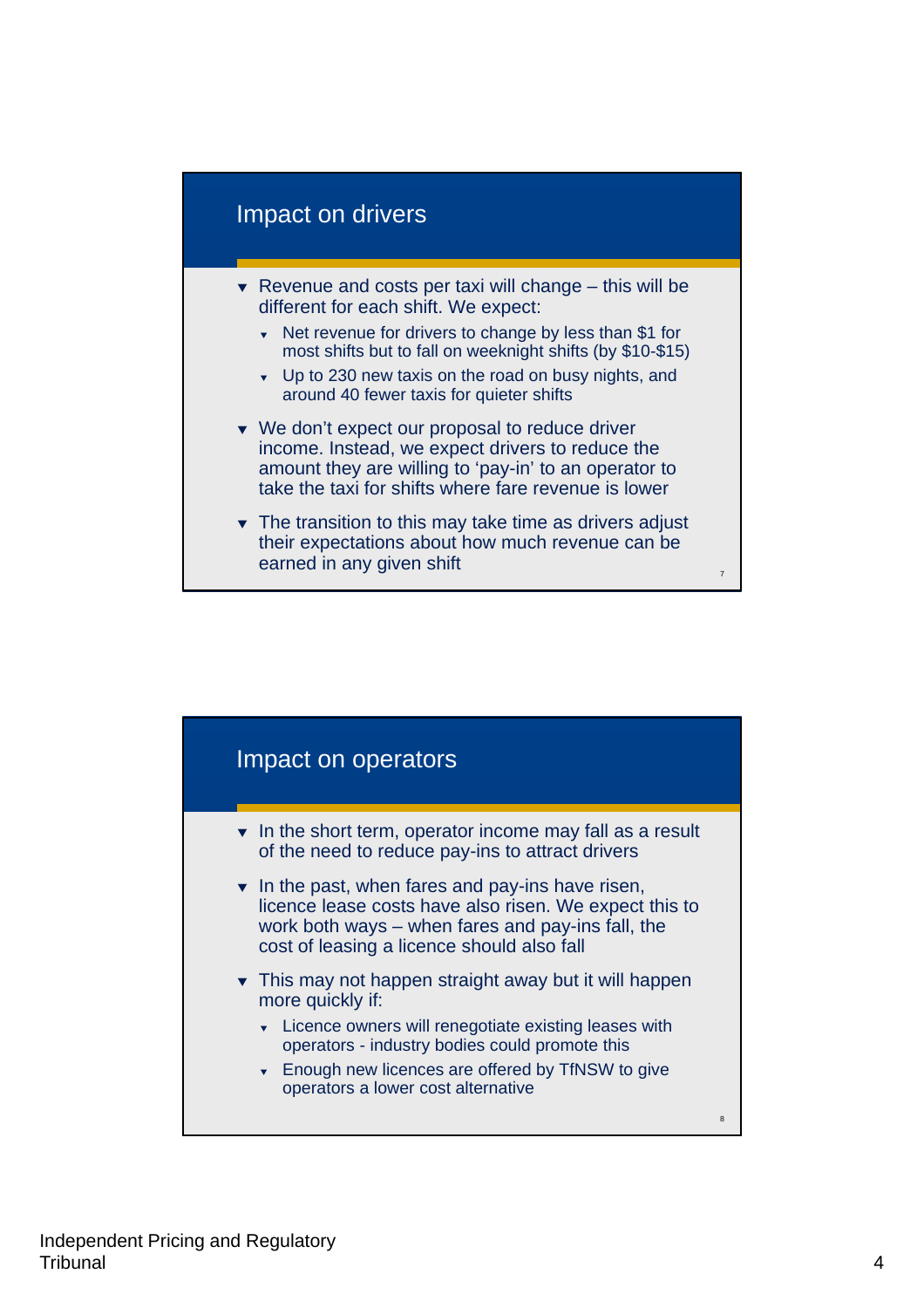

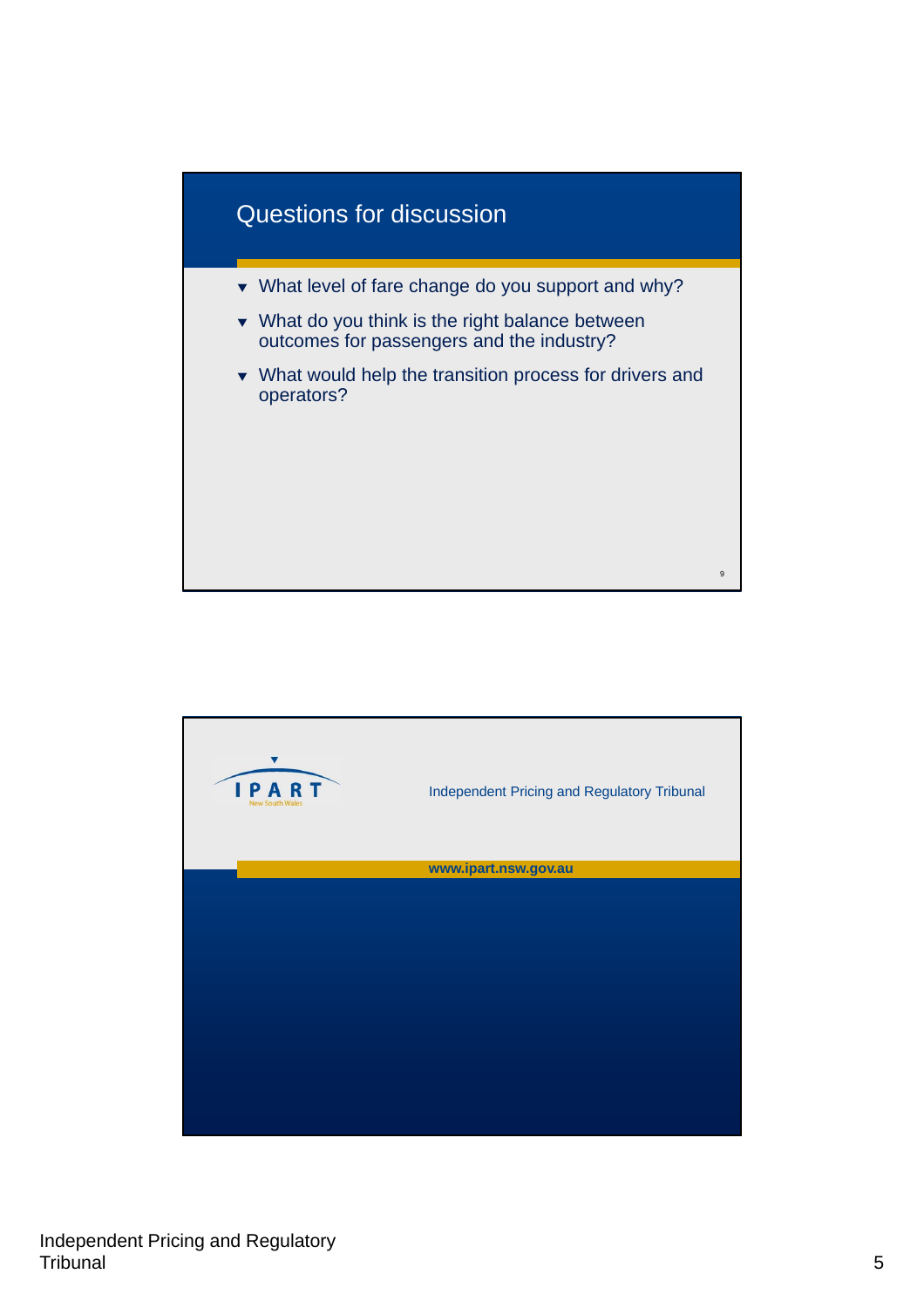

| Our draft recommended fare schedule |                                                              |                                                   |                                                 |
|-------------------------------------|--------------------------------------------------------------|---------------------------------------------------|-------------------------------------------------|
|                                     |                                                              | <b>Current</b>                                    | <b>Proposed</b>                                 |
|                                     | <b>Flag fall</b>                                             | \$3.50                                            | \$4.00                                          |
|                                     | <b>Distance rate</b>                                         | \$2.14 per km                                     | \$2.00                                          |
|                                     | Night distance rate (20% surcharge)                          | \$2.57 per km<br>$(10 \text{ pm} - 6 \text{ am})$ | \$2.40<br>$(12 am - 5 am)$                      |
|                                     | Waiting time (\$/hour when vehicle slower<br>than 26km/hour) | \$55.30<br>$(92 \text{ c/min})$                   | \$52.50<br>$(87.5 \text{ c/min})$               |
|                                     | $NEW$ Peak surcharge                                         |                                                   | \$2.50 per trip<br>(5 pm - 5 am Fri<br>and Sat) |
|                                     | No change Booking fee                                        | \$2.40 per trip                                   | \$2.40 per trip                                 |
|                                     | No change Maxi taxi surcharge                                | 150% of fare on<br>the meter                      | 150% of fare on<br>the meter                    |
|                                     |                                                              |                                                   |                                                 |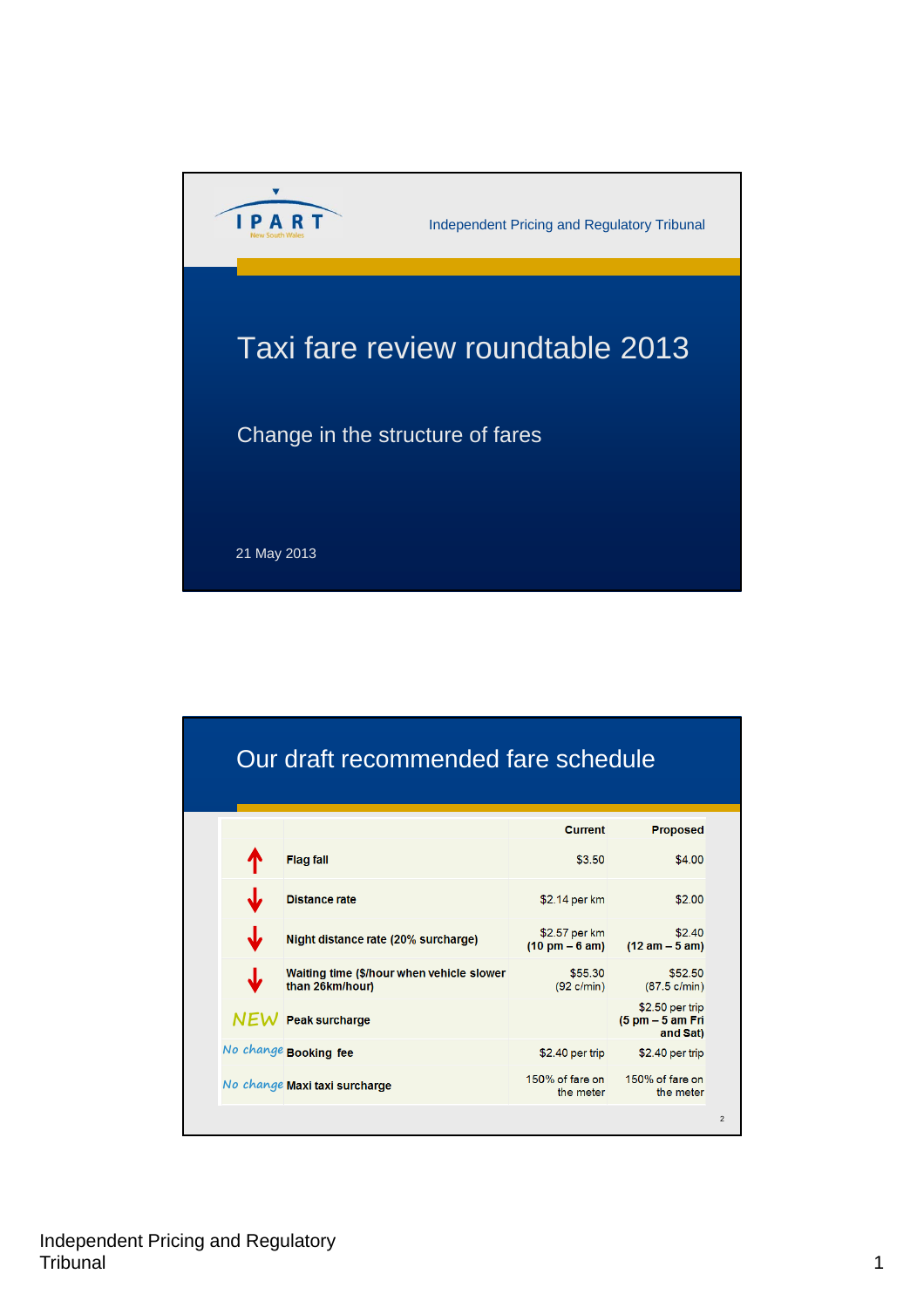# Why we made these recommendations

#### Observations that:

- The balance between short and long fares is wrong and leads drivers to prefer long fares and passengers to avoid them
- There are not enough taxis on the road during peak times on Friday and Saturday nights – and there are 'too many' on the road on weekday evenings
- The Harbour crossing return toll is unfair, inconsistent with the treatment of other tolls, and leads to confusion and disputes.

 $\overline{a}$ 

**So we looked at ways to rebalance the incentives**

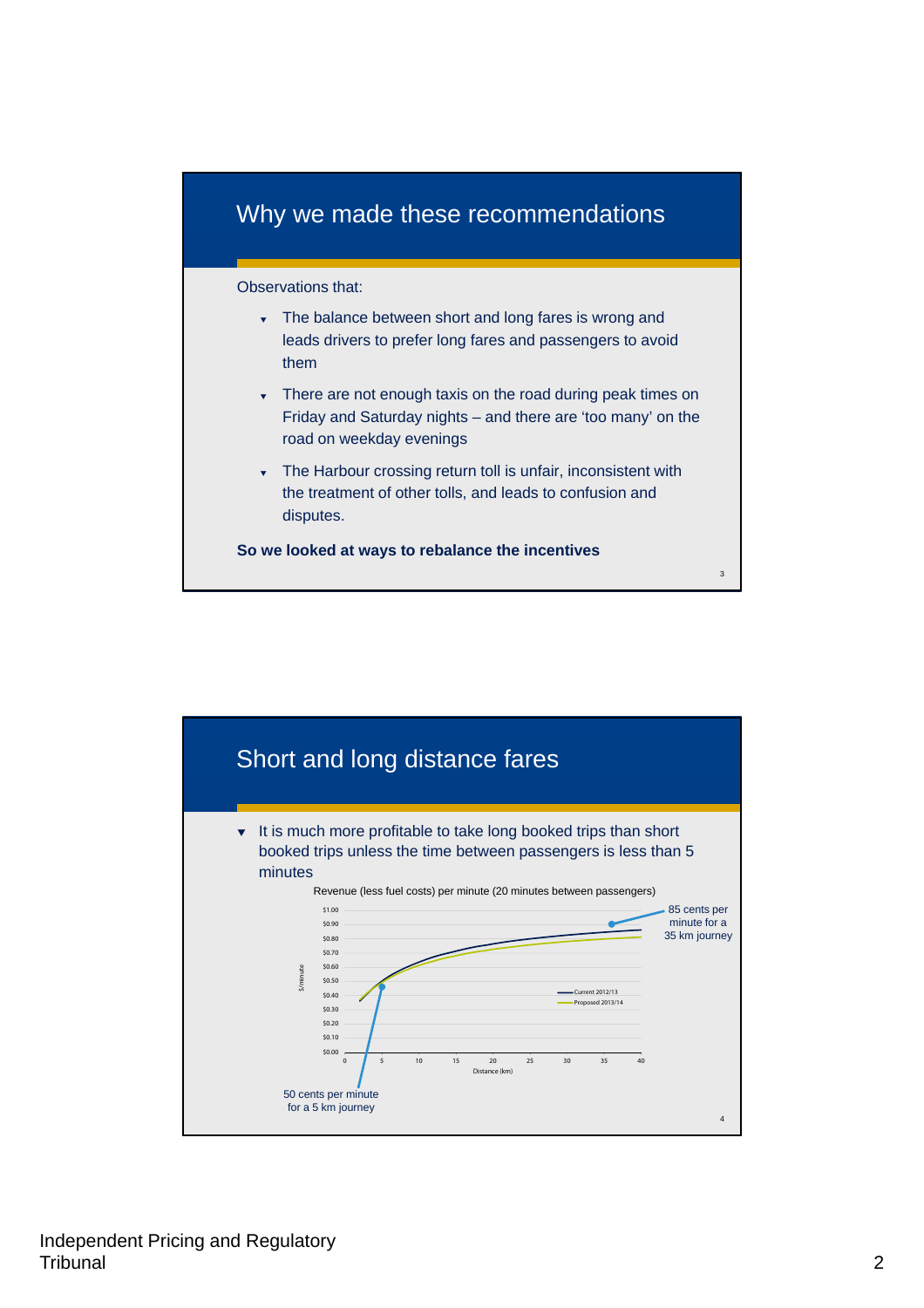

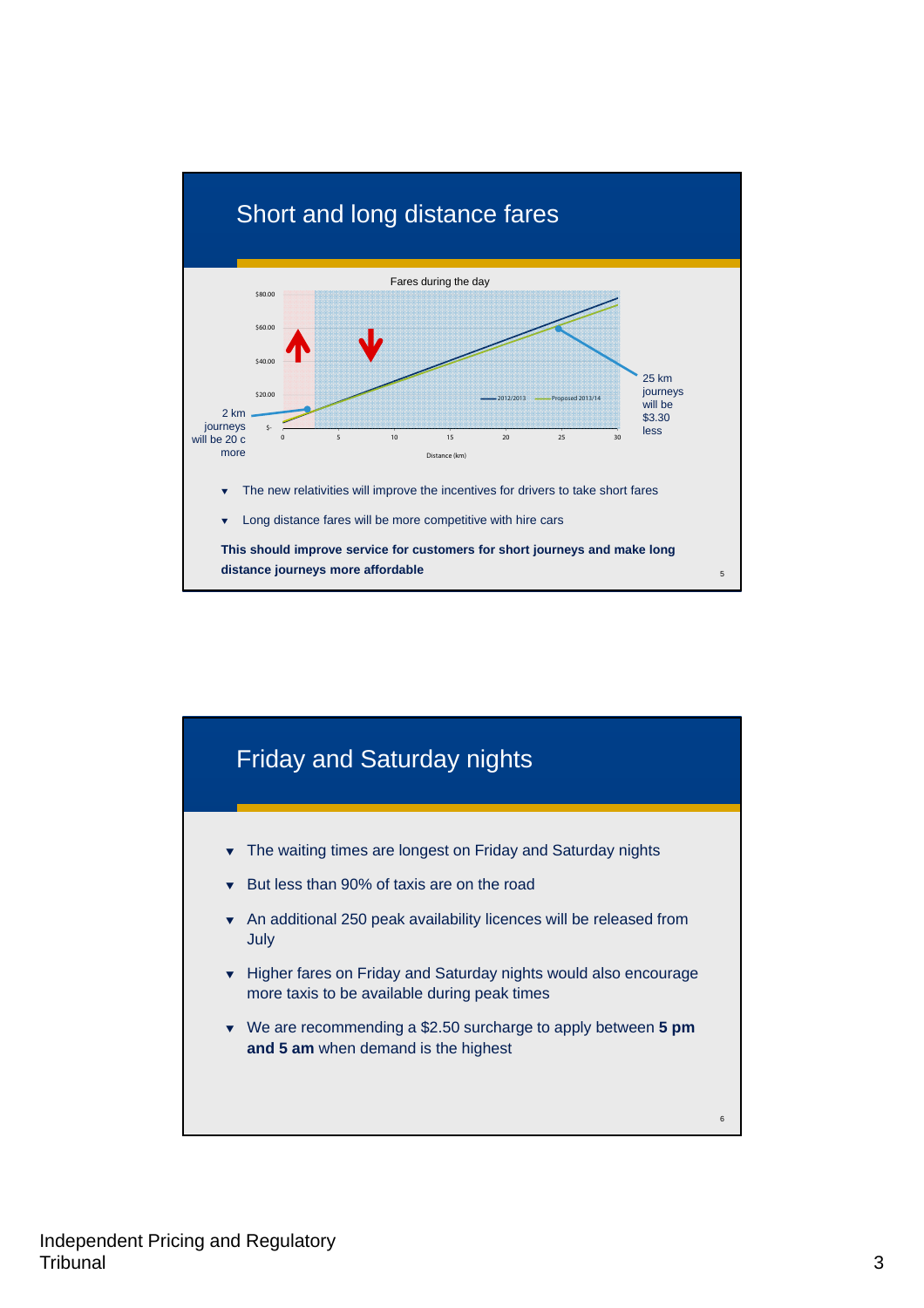

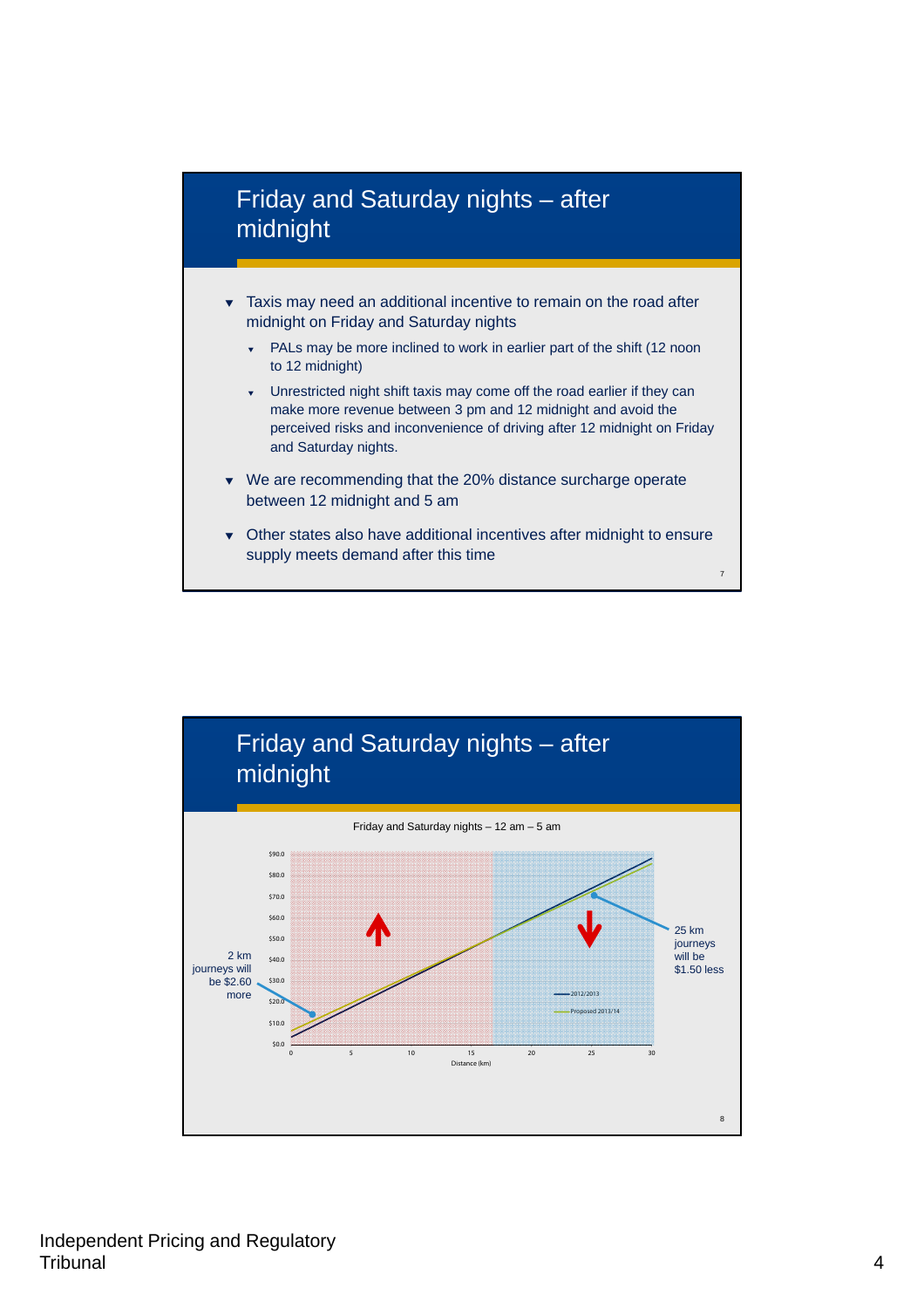